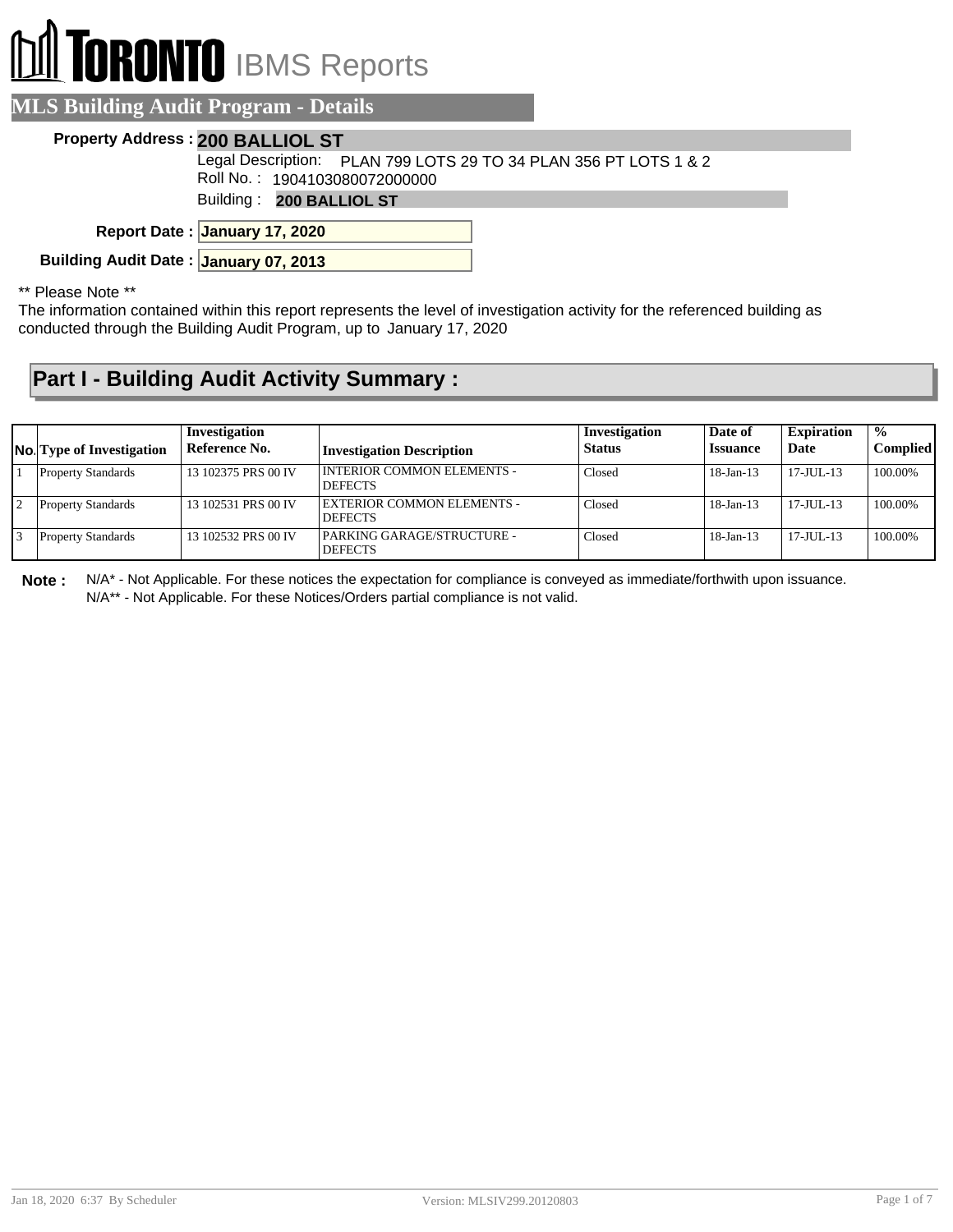## **Part II - Building Audit Details for Property Standards Orders :**

| 13 102532 PRS 00 IV PARKING GARAGE/STRUCTURE -<br><b>Property Standards</b><br><b>Closed</b><br>28-Mar-14<br>'18-Jan-13<br>13<br>17-JUL-13<br>IDEFECTS | Type of<br><b>No. Investigation</b> | <i><b>Investigation</b></i><br>Reference No. | <b>Investigation Description</b> | <b>Investigation Date of</b><br>⊦Status | ∣Issuance | <b>Expiration</b><br>∣Date | <b>Next Scheduled</b><br><b>Inspection Date</b> |
|--------------------------------------------------------------------------------------------------------------------------------------------------------|-------------------------------------|----------------------------------------------|----------------------------------|-----------------------------------------|-----------|----------------------------|-------------------------------------------------|
|                                                                                                                                                        |                                     |                                              |                                  |                                         |           |                            |                                                 |

**0**

**18**

**No. of defects contained within the Order :**

**No. of defects that remain outstanding :**

|                   | <b>Deficiency Details</b>                                                                                                                                                                                                                                                                                                  |                                 |                  |  |  |  |  |  |  |
|-------------------|----------------------------------------------------------------------------------------------------------------------------------------------------------------------------------------------------------------------------------------------------------------------------------------------------------------------------|---------------------------------|------------------|--|--|--|--|--|--|
| No.               | <b>Violation/Defect</b>                                                                                                                                                                                                                                                                                                    | Location                        | <b>Status</b>    |  |  |  |  |  |  |
|                   | The parking or storage garage is used to keep junk or rubbish.                                                                                                                                                                                                                                                             | <b>Underground Parking Area</b> | Closed           |  |  |  |  |  |  |
| 2                 | The electrical connections are not maintained in a safe and complete condition. Namely; loose<br>wires.                                                                                                                                                                                                                    | <b>Underground Parking Area</b> | Substantially Co |  |  |  |  |  |  |
| 3                 | The electrical connections are not maintained in a safe and complete condition. Namely; cover<br>plate missing                                                                                                                                                                                                             | <b>Underground Parking Area</b> | Substantially Co |  |  |  |  |  |  |
| 4                 | The property is not maintained and/or kept clean in accordance with the standards.                                                                                                                                                                                                                                         | <b>Underground Parking Area</b> | Closed           |  |  |  |  |  |  |
| 5                 | The plumbing system is not kept in good working order. Namely; damaged drain cover.                                                                                                                                                                                                                                        | Underground Parking Area        | Closed           |  |  |  |  |  |  |
| 6                 | The sign(s) is not being maintained in a good state of repair.                                                                                                                                                                                                                                                             | <b>Underground Parking Area</b> | Closed           |  |  |  |  |  |  |
| $\overline{7}$    | The safe-exit door, the frame of a safe-exit door and the wall adjacent to the safe-exit door to a<br>distance of one (1) metre on both sides of the frame, and to a height of three (3) metres above the<br>floor or to the soffit above the bulkhead over the door is not the required coloured green where<br>required. | Underground Parking Area        | Closed           |  |  |  |  |  |  |
| 8                 | The mechanical ventilation system in the parking or storage garage is not on at all times or<br>otherwise controlled automatically by a carbon monoxide detection system that is located so as to<br>provide full protection.                                                                                              | <b>Underground Parking Area</b> | Closed           |  |  |  |  |  |  |
| 9                 | The walls in the parking or storage garage are not impervious to water.                                                                                                                                                                                                                                                    | <b>Underground Parking Area</b> | Substantially Co |  |  |  |  |  |  |
| 10 <sup>1</sup>   | The parking or storage garage walls are not painted white from sixty (60) centimeters above floor<br>level.                                                                                                                                                                                                                | <b>Underground Parking Area</b> | Closed           |  |  |  |  |  |  |
| 11                | The parking or storage garage walls from floor level to a height of sixty (60) centimeters are not<br>painted black.                                                                                                                                                                                                       | <b>Underground Parking Area</b> | Closed           |  |  |  |  |  |  |
| $12 \overline{ }$ | Previously finished surface(s) have marks, stains, graffiti, smoke damage, painted slogans and/or<br>other defacements.                                                                                                                                                                                                    | <b>Underground Parking Area</b> | Closed           |  |  |  |  |  |  |
| 13                | The parking or storage garage columns are not painted white from sixty (60) centimeters above<br>floor level.                                                                                                                                                                                                              | <b>Underground Parking Area</b> | Closed           |  |  |  |  |  |  |
| 14                | The parking or storage garage ceiling are not painted white.                                                                                                                                                                                                                                                               | Underground Parking Area        | Substantially Co |  |  |  |  |  |  |
| 15                | The ceilings in the parking or storage garage are not maintained free of holes, breaks or cracks.                                                                                                                                                                                                                          | <b>Underground Parking Area</b> | Substantially Co |  |  |  |  |  |  |
| 16                | Lighting in a service room is provided at less than 200 lux.                                                                                                                                                                                                                                                               | <b>Underground Parking Area</b> | Closed           |  |  |  |  |  |  |
| 17                | Interior lighting fixtures or lamps are not maintained.                                                                                                                                                                                                                                                                    | Underground Parking Area        | Closed           |  |  |  |  |  |  |
| 18                | The parking or storage garage columns from floor level to a height of sixty (60) centimeters are<br>not painted black.                                                                                                                                                                                                     | <b>Underground Parking Area</b> | Closed           |  |  |  |  |  |  |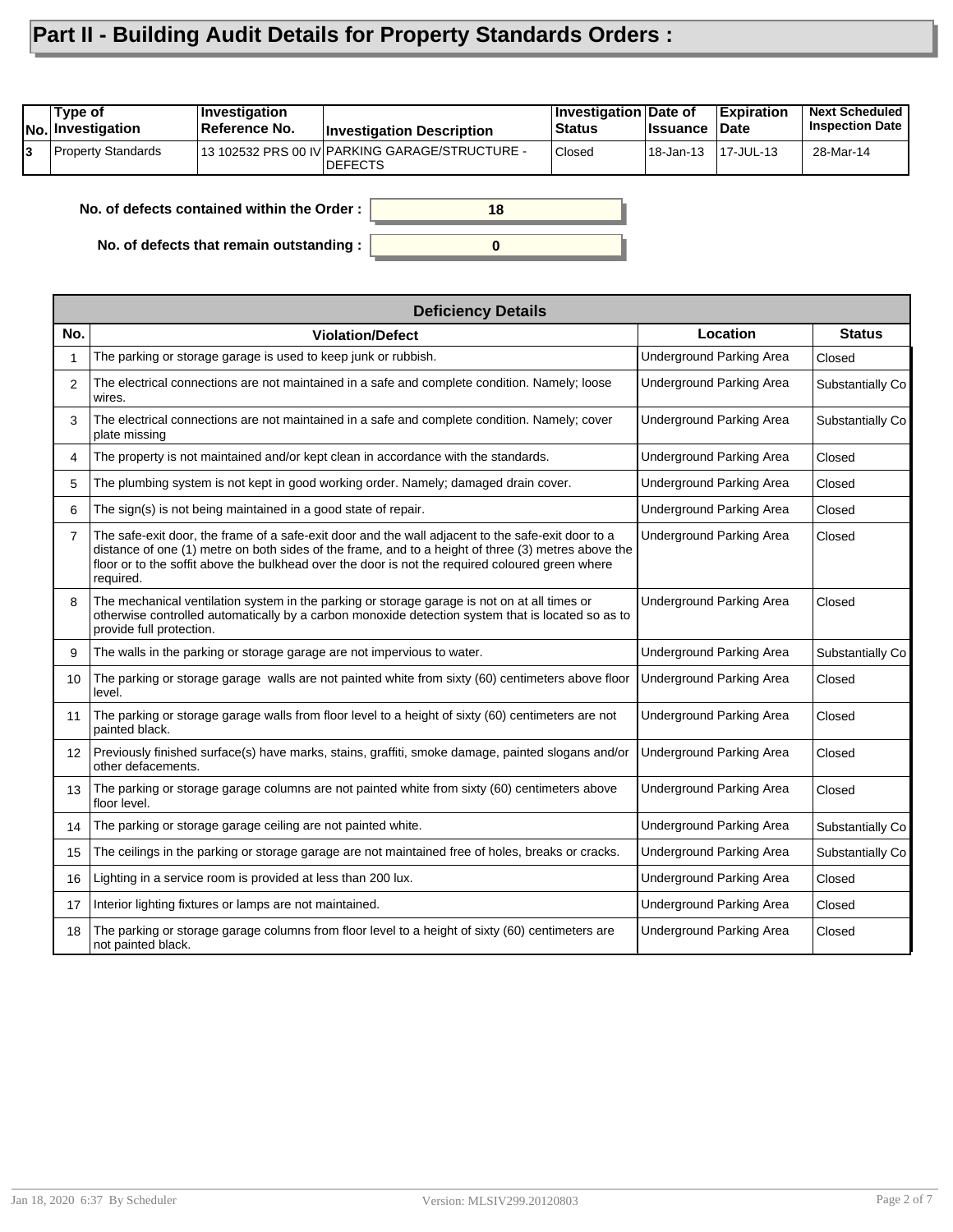|    | Tvpe of<br>No. Investigation | $\blacksquare$ Investigation<br>Reference No. | <b>Investigation Description</b>                                 | <b>Investigation Date of</b><br><b>Status</b> | <b>Issuance</b> | <b>Expiration</b><br><b>Date</b> | <b>Next Scheduled</b><br><b>Inspection Date</b> |
|----|------------------------------|-----------------------------------------------|------------------------------------------------------------------|-----------------------------------------------|-----------------|----------------------------------|-------------------------------------------------|
| 12 | Property Standards           |                                               | 13 102531 PRS 00 IV EXTERIOR COMMON ELEMENTS -<br><b>DEFECTS</b> | <b>Closed</b>                                 | 18-Jan-13       | 17-JUL-13                        | 31-Jul-14                                       |

| No. of defects contained within the Order : | 19 |
|---------------------------------------------|----|
| No. of defects that remain outstanding :    |    |

|     | <b>Deficiency Details</b>                                                                                                                                                                                                                                                                                                                                                                                                                                                                                                                                                                                                                                                                                                                      |                             |                  |
|-----|------------------------------------------------------------------------------------------------------------------------------------------------------------------------------------------------------------------------------------------------------------------------------------------------------------------------------------------------------------------------------------------------------------------------------------------------------------------------------------------------------------------------------------------------------------------------------------------------------------------------------------------------------------------------------------------------------------------------------------------------|-----------------------------|------------------|
| No. | <b>Violation/Defect</b>                                                                                                                                                                                                                                                                                                                                                                                                                                                                                                                                                                                                                                                                                                                        | Location                    | <b>Status</b>    |
| 1   | The (verandah, porch, deck, loading dock, ramp, balcony, fire escape or other similar structure,<br>and/or other appurtenant attachment) and/or the supporting structural member is not maintained<br>in good repair where required.                                                                                                                                                                                                                                                                                                                                                                                                                                                                                                           | Balcony                     | Closed           |
| 2   | Guard with a minimum height of 1,070 millimetres has not been provided at a balcony where the<br>difference in level is more than 600 millimetres                                                                                                                                                                                                                                                                                                                                                                                                                                                                                                                                                                                              | Balcony                     | Closed           |
| 3   | The balcony, and/or the supporting structural member(s) is not maintained in a clean and/or<br>sanitary condition. Namely; remove all the debri including loose litter.                                                                                                                                                                                                                                                                                                                                                                                                                                                                                                                                                                        | Balcony                     | Closed           |
| 4   | Required guard does not prevent the passage of a sphere having a diameter more than 100<br>millimetres.                                                                                                                                                                                                                                                                                                                                                                                                                                                                                                                                                                                                                                        | Exterior                    | Closed           |
| 5   | Required guard does not prevent the passage of a sphere having a diameter more than 100<br>millimetres.                                                                                                                                                                                                                                                                                                                                                                                                                                                                                                                                                                                                                                        | Exterior                    | Closed           |
| 6   | Height of the guard for exit ramps and landings is less than 1,070 millimetres measured vertically<br>to the top of the guard from<br>the ramp surface where the difference in elevation between the adjacent<br>ground or floor level and the ramp is more than 600 millimetres.                                                                                                                                                                                                                                                                                                                                                                                                                                                              | Exterior                    | Closed           |
| 7   | The protective/decorative finish on the exterior surfaces is not being maintained in good repair.<br>Namely; rushed railings.                                                                                                                                                                                                                                                                                                                                                                                                                                                                                                                                                                                                                  | Exterior                    | Closed           |
| 8   | The exterior surface of the building shall be maintained free of graffiti and/or painted slogans.                                                                                                                                                                                                                                                                                                                                                                                                                                                                                                                                                                                                                                              | Exterior                    | Closed           |
| 9   | The location and size of openings present a hazard as they are designed with members or<br>attachments between 140 millimetres and 900 millimetres above the level protected by the guard<br>which facilitate climbing.                                                                                                                                                                                                                                                                                                                                                                                                                                                                                                                        | Exterior                    | Closed           |
| 10  | Exterior steps, not maintained.                                                                                                                                                                                                                                                                                                                                                                                                                                                                                                                                                                                                                                                                                                                | Exterior                    | Closed           |
| 11  | The guard is designed that a member, attachment or opening located between 140 millimetres<br>and 900 millimetres above the level being protected facilitates climbing.                                                                                                                                                                                                                                                                                                                                                                                                                                                                                                                                                                        | <b>Exterior Of Building</b> | Closed           |
| 12  | The protective/decorative finish on the exterior surfaces is not being maintained in good repair.<br>Namely; finish on underside.                                                                                                                                                                                                                                                                                                                                                                                                                                                                                                                                                                                                              | <b>Exterior Of Building</b> | Closed           |
| 13  | The protective/decorative finish on the exterior surfaces is not being maintained in good repair.<br>Namely; rushed railings.                                                                                                                                                                                                                                                                                                                                                                                                                                                                                                                                                                                                                  | <b>Exterior Of Building</b> | Closed           |
| 14  | The protective/decorative finish on the exterior surfaces is not being maintained in good repair.                                                                                                                                                                                                                                                                                                                                                                                                                                                                                                                                                                                                                                              | <b>Exterior Of Building</b> | Closed           |
| 15  | The exterior walls and their components are not being maintained in good repair.                                                                                                                                                                                                                                                                                                                                                                                                                                                                                                                                                                                                                                                               | <b>Exterior Of Building</b> | Substantially Co |
| 16  | Immediate action has not been taken to eliminate an unsafe condition. Where window air-<br>conditioners installation prevents a safety device from being installed a report is required to be<br>submitted to the Officer for evaluation and approval by a professional or other certified person<br>confirming that the installation of the air-conditioner has been done safe and securely; that there<br>are no openings greater than one hundred (100) millimetres adjacent to the air conditioning unit<br>and that the electrical supply and distribution in the suite is capable of safely operating the air<br>conditioning unit. Also it must address any remedial action that must be taken in order to maintain<br>its safe manner. | <b>Throughout Building</b>  | Closed           |
| 17  | A window(s) which is capable of being opened, and is located in excess of two (2) metres from the Throughout Building<br>finished grade, is not equipped with safety devices which would prevent any opening greater than<br>one hundred (100) millimeters. A report is required to be submitted to the Officer for evaluation<br>and approval by a professional or other certified person confirming that acceptable safety devices<br>have been installed on all subject windows in an acceptable manner, and that the subject<br>windows are not capable of being opened in excess of one hundred (100) millimeters.                                                                                                                        |                             | Closed           |
| 18  | The guard is designed that a member, attachment or opening located between 140 millimetres<br>and 900 millimetres above the level being protected facilitates climbing.                                                                                                                                                                                                                                                                                                                                                                                                                                                                                                                                                                        |                             | Closed           |
| 19  | Height of the guard for the exit stairs are less than 920 millimetres measured vertically to the top<br>of the guard from a line drawn through the outside edges of the stair nosings.                                                                                                                                                                                                                                                                                                                                                                                                                                                                                                                                                         |                             | Closed           |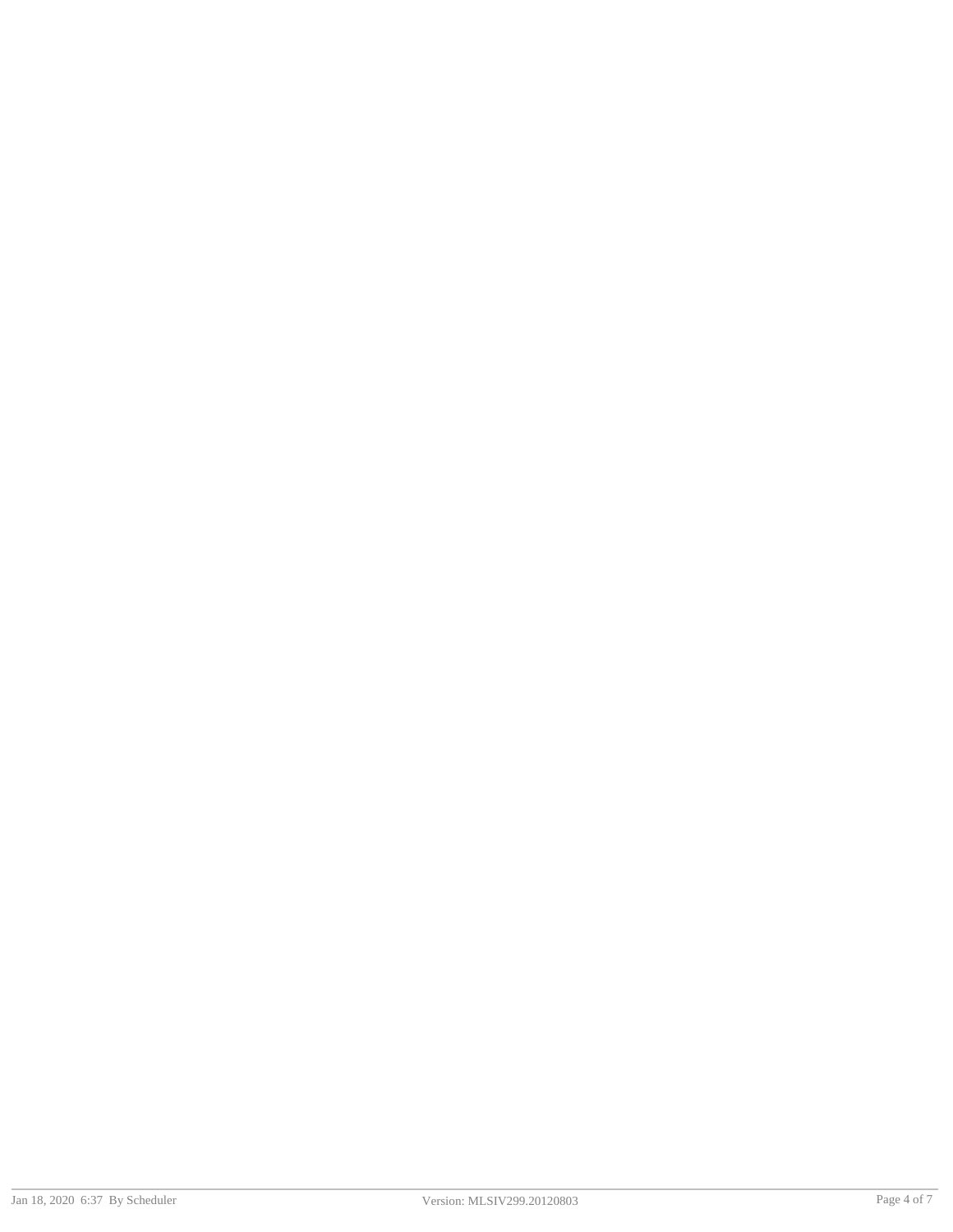|  | Tvpe of<br>$ No $ Investigation | <b>Investigation</b><br>⊺Reference No. | <b>Investigation Description</b>                                  | <b>Investigation Date of</b><br><b>Status</b> | <b>Issuance Date</b> | <b>Expiration</b> | <b>Next Scheduled</b><br><b>Inspection Date</b> |
|--|---------------------------------|----------------------------------------|-------------------------------------------------------------------|-----------------------------------------------|----------------------|-------------------|-------------------------------------------------|
|  | Property Standards              |                                        | 113 102375 PRS 00 IV INTERIOR COMMON ELEMENTS -<br><b>DEFECTS</b> | Closed                                        | 18-Jan-13            | 17-JUL-13         | 20-Oct-14                                       |

| No. of defects contained within the Order: | 45 |
|--------------------------------------------|----|
| No. of defects that remain outstanding :   |    |

|     | <b>Deficiency Details</b>                                                                                                                                                                                                                      |                            |                  |
|-----|------------------------------------------------------------------------------------------------------------------------------------------------------------------------------------------------------------------------------------------------|----------------------------|------------------|
| No. | <b>Violation/Defect</b>                                                                                                                                                                                                                        | Location                   | <b>Status</b>    |
|     | Exit, public corridor or corridor is not equipped to provide illumination to an average level of not<br>less than 50 lux at floor or tread level.                                                                                              | 1st Floor                  | Closed           |
| 2   | Interior lighting fixtures or lamps are not maintained, namely non-functioning light fixture.                                                                                                                                                  | 7th Floor                  | Closed           |
| 3   | Wall(s) not maintained free of holes, cracks, damaged and deteriorated materials.                                                                                                                                                              | 8th Floor                  | Closed           |
| 4   | Interior lighting fixtures or lamps are not maintained operative.                                                                                                                                                                              | 17th Floor                 | Closed           |
| 5   | Interior lighting fixtures or lamps are not maintained, namely missing lens cover.                                                                                                                                                             | 19th Floor                 | Closed           |
| 6   | Wall(s) not maintained free of holes, cracks, damaged and deteriorated materials, namely missing<br>and/or damaged moulding.                                                                                                                   | 19th Floor                 | Closed           |
| 7   | The (stairs, treads, risers, guards, handrails, and/or other appurtenant attachments) and/or their<br>supporting structural members are not maintained in good repair, namely damaged and/or<br>deteriorated stair tread.                      | Basement                   | Closed           |
| 8   | Wall(s) not maintained free of holes, cracks, damaged and deteriorated materials.                                                                                                                                                              | Basement                   | Closed           |
| 9   | Wall(s) not maintained free of holes, cracks, damaged and deteriorated materials.                                                                                                                                                              | Basement                   | Closed           |
| 10  | Interior lighting fixtures or lamps are not maintained, namely missing cover.                                                                                                                                                                  | Basement                   | Closed           |
| 11  | Ceiling concrete not maintained free of holes, cracks, damaged and deteriorated materials, and is<br>not impervious to water.                                                                                                                  | Basement                   | Closed           |
| 12  | Interior door(s), frames(s), glass pane(s), and/or hardware not maintained in good repair, namely<br>damaged door.                                                                                                                             | Basement                   | Closed           |
| 13  | The plumbing system is not kept free from leaks or defects, namely unacceptable sump pump<br>cover.                                                                                                                                            | Basement                   | Closed           |
| 14  | The plumbing system is not kept free from leaks or defects.                                                                                                                                                                                    | Basement                   | Substantially Co |
| 15  | Previously finished surface(s) have marks, stains, graffiti, smoke damage, painted slogans and/or<br>other defacements.                                                                                                                        | <b>Basement</b>            | Closed           |
| 16  | Previously finished surface(s) have marks, stains, graffiti, smoke damage, painted slogans and/or<br>other defacements.                                                                                                                        | <b>Basement</b>            | Closed           |
| 17  | Extension cords or other extensions are used as a permanent wiring system.                                                                                                                                                                     | Basement                   | Closed           |
| 18  | The plumbing system is not kept free from leaks or defects, namely unsecured clean-out access.                                                                                                                                                 | Garbage Room               | Closed           |
| 19  | The property is not maintained and/or kept clean in accordance with the standards, namely dust<br>and debris adjacent and behind appliances,.                                                                                                  | Laundry Room               | Closed           |
| 20  | Extension cords or other extensions are used as a permanent wiring system.                                                                                                                                                                     | Office                     | Closed           |
| 21  | Door hardware/devices are not maintained in good repair, to include door not being good fit in<br>frame.                                                                                                                                       | Roof Of Building           | Closed           |
| 22  | Required quard does not prevent the passage of a spherical object having a diameter more than<br>100 millimetres, at stairs and landings.                                                                                                      | <b>Throughout Building</b> | Closed           |
| 23  | The location and size of openings present a hazard as they are designed with members or<br>attachments between 140 millimetres and 900 millimetres above the level protected by the guard<br>which facilitate climbing at landings and stairs. | <b>Throughout Building</b> | Closed           |
| 24  | Height of the guard for the exit stairs are less than 920 millimetres measured vertically to the top<br>of the guard from a line drawn through the outside edges of the stair nosings.                                                         | Throughout Building        | Closed           |
| 25  | Height of the guard for the exit stairs are less than 1,070 millimetres around landings.                                                                                                                                                       | <b>Throughout Building</b> | Closed           |
| 26  | A window in a corridor that extends to less than 1,070 millimetres above the floor is not protected<br>by a guard that is 1070 millimetres high measured to the top of the guard from the surface of the<br>floor.                             | Throughout Building        | Closed           |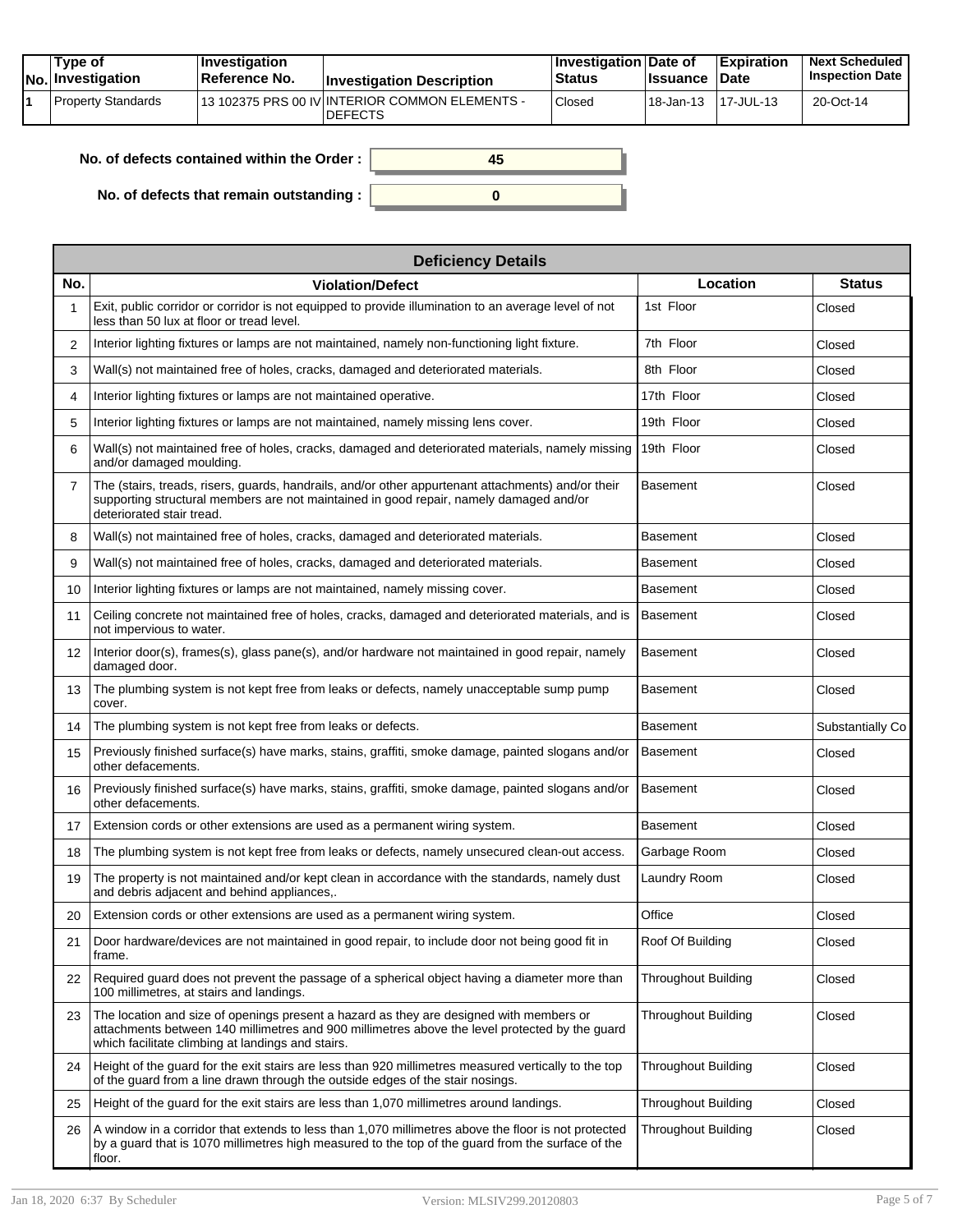| 27 | Interior lighting fixtures or lamps are not maintained, namely non-functioning light fixtures.                                                    | <b>Throughout Building</b> | Closed           |
|----|---------------------------------------------------------------------------------------------------------------------------------------------------|----------------------------|------------------|
| 28 | Exit, public corridor or corridor is not equipped to provide illumination to an average level of not<br>less than 50 lux at floor or tread level. | <b>Throughout Building</b> | Closed           |
| 29 | Lighting in a storage room is provided at less than 50 lux.                                                                                       | <b>Throughout Building</b> | Substantially Co |
| 30 | Lighting in a service room is provided at less than 200 lux.                                                                                      | <b>Throughout Building</b> | Substantially Co |
| 31 | The electrical fixtures are not maintained in a safe and complete condition, namely missing and/or<br>damaged cover plates.                       | <b>Throughout Building</b> | Substantially Co |
| 32 | The electrical connections are not maintained in a safe and complete condition, namely exposed<br>wires.                                          | <b>Throughout Building</b> | Closed           |
| 33 | The electrical connections are not maintained in a safe and complete condition, namely loose and<br>unsecured wires.                              | <b>Throughout Building</b> | Substantially Co |
| 34 | Previously finished surface(s) in the public area of the property is not maintained in good repair.                                               | <b>Throughout Building</b> | Closed           |
| 35 | Floor(s) and/or floor covering(s) not maintained free from trip or other hazardous condition,<br>namely floor mats and foot ware storage.         | <b>Throughout Building</b> | Closed           |
| 36 | The property is not maintained and/or kept clean in accordance with the standards, namely<br>excessive storage, to include on top of lockers.     | <b>Throughout Building</b> | Substantially Co |
| 37 | The ventilation system or unit is not regularly cleaned.                                                                                          | <b>Throughout Building</b> | Closed           |
| 38 | Wall(s) not maintained free of holes, cracks, damaged and deteriorated materials, to include<br>deteriorated finish.                              | <b>Throughout Building</b> | Closed           |
| 39 | Wall(s) not maintained free of holes, cracks, damaged and deteriorated materials.                                                                 | <b>Throughout Building</b> | Closed           |
| 40 | The plumbing system is not kept free from leaks or defects, namely missing knob at faucet.                                                        | Washroom                   | Closed           |
| 41 | The ventilation system or unit is not regularly cleaned.                                                                                          | Washroom                   | Closed           |
| 42 | The electrical fixtures are not maintained in a safe and complete condition, namely missing cover<br>plate.                                       |                            | Closed           |
| 43 | Extension cords or other extensions are used as a permanent wiring system.                                                                        |                            | Closed           |
| 44 | Concrete at ceiling is not maintained free of holes, cracks, damaged and deteriorated materials<br>and is not impervious to water.                |                            | Closed           |
| 45 | Ceiling not maintained free of holes, cracks, damaged and deteriorated materials, namely missing<br>ceiling tile.                                 |                            | Closed           |
|    |                                                                                                                                                   |                            |                  |